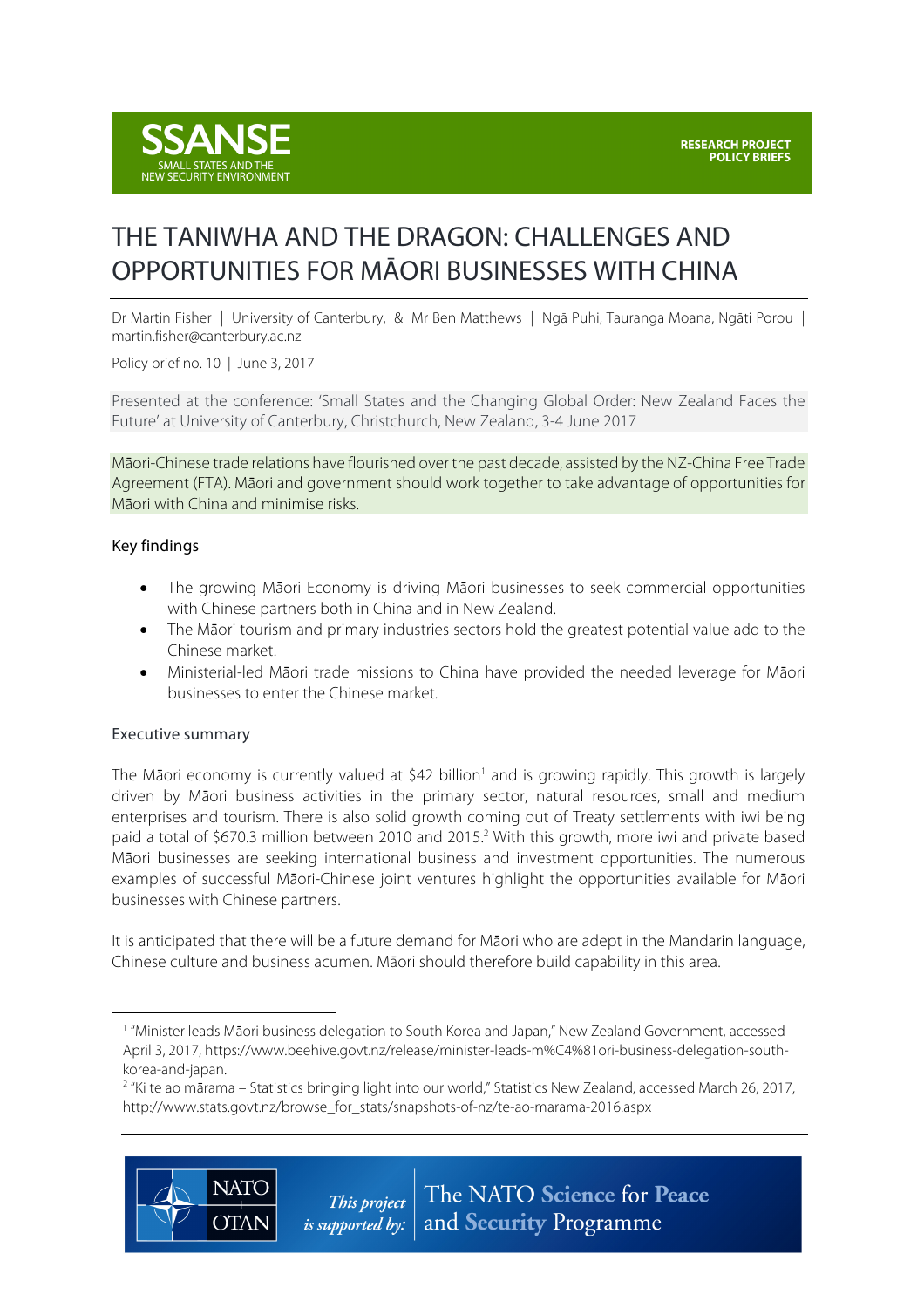## Analysis

#### Early Ma*̄*ori-Chinese contact

The earliest interactions between Chinese and Māori date back to the arrival of the first Chinese settlers in New Zealand in the 1860s. An analysis of early Māori- Chinese interaction shows that Māori and Chinese didn't always get along. Manying Ip claims that Chinese had negative views of Māori as idle and unfairly protected by special rights under the Treaty of Waitangi. At the same time, James Chang finds that Māori generally held negative views of Asian immigration.3 Despite this, Māori and Chinese found common ground working as horticultural labourers in market gardens. Consequently, relationships were formed which led to the emergence of Māori-Chinese families in the 1920s and 1930s.4

### New Zealand-China Bilateral Relationship

China is an important bilateral partner for New Zealand. In 2008, New Zealand became the first developed country to successfully negotiate a FTA with China. China is New Zealand's largest goods trading partner and New Zealand has experienced a 300 per cent increase in goods export to China since the signing of the FTA. China is New Zealand's second largest tourism market with 80 direct flights from China every week and it is also New Zealand's largest source of international students.<sup>5</sup>

When New Zealand sought to sign the FTA with China in 2008 there was substantial opposition from several political parties including the Māori party. Concerns included ambiguity around benefit for Māori, China's controversial human rights history and the lack of Māori principles in the agreement. The agreement noted that the Treaty of Waitangi would be upheld, but it was not clear how. However, since then Māori MPs and businesses have seen the benefit of doing business with China and that opposition has largely disappeared.

### Ma*̄*ori-Chinese business relations

Ministerial-led Māori trade missions to China have provided Māori businesses with a boost into the Chinese market. In 2010, the then Minister for Māori Affairs, Dr Pita Sharples, led a Māori business delegation to China to promote cultural and business connections. This was followed up with a visit led by the Chief Executive of Te Puni Kōkiri (TPK) in 2011 to progress linkages and further strengthen ties between Māori and Chinese partners. In 2015, Māori Development Minister Te Ururoa Flavell led a further trade mission to China to follow up on linkages that had been formed in previous visits and to form new relationships. Ministerial and CEO presence created the profile needed to access key senior business people and establish partnerships not otherwise possible in such a large and complex market.

As a result of the trade missions, several successful Māori-Chinese business partnerships have been established, including an agreement between Miraka and Shanghai Pengxin (SP) to process milk from SP's New Zealand-based farms at Miraka's processing plant. The milk is then sold in China under SP's

<sup>&</sup>lt;sup>4</sup> 4 Manying Ip, Being Māori Chinese (Auckland: Auckland University Press, 2008), 1.<br><sup>5</sup> "2017 New Zealand and China: diplomatic milestones," Ministry of Foreign Affairs and Trade, accessed May 27, 2017, https://www.mfat.govt.nz/assets/\_securedfiles/FTAs-agreements-in-force/China-FTA/NZ-China- 2017 infographic.pdf.



 $\overline{a}$ 

<sup>&</sup>lt;sup>3</sup> 3 Ip and Chang as cited in Jock Phillips, "The Dragon and the Taniwha — Māori and Chinese in New Zealand," Journal of Chinese Overseas 6, no. 1 (2010): 149.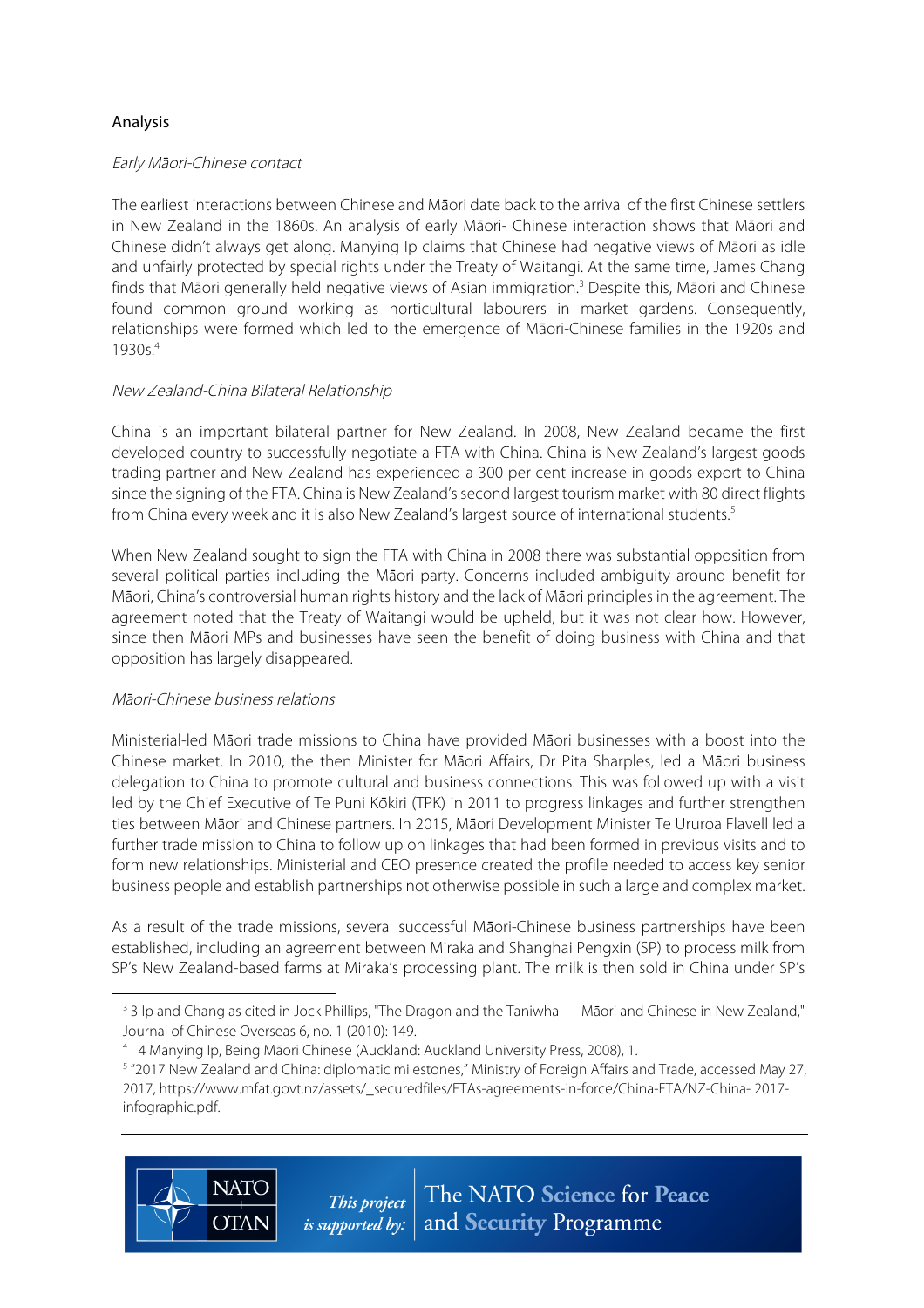brand name. In addition, a partnership between New Zealand Mānuka Group and Tong Ren Tang (TRT) Pharmaceuticals was also formed with an agreement to retail New Zealand Mānuka's products through 1,700 outlet stores in China. TRT is one of China's biggest pharmaceutical brand names.<sup>6</sup>

A Taniwha Dragon Economic Summit, hosted by Ngāti Kahungunu, was held in February 2017. The conference was designed to showcase current successful Māori-Chinese partnerships and provide opportunity for further partnerships to be established. Attended at a full capacity of 250 attendees from New Zealand and China, the two-day summit was hailed a success with \$138 million deals brokered during the course of the summit.<sup>7</sup> The sheer value of deals struck over the two day conference attests to the potential depth of collaboration between Māori and Chinese businesses.

Chinese businesses are also showing a willingness to work with iwi in New Zealand on their terms. This can be seen in Shanghai Cred's purchasing of Peppers Carrington Estate in 2013 on the Karikari peninsula, a secluded Māori community in Northland. Local iwi Ngāti Kahu were concerned that their sacred areas and burial grounds would be disturbed by development, however Shanghai Cred met with the iwi and reassured them of their intention to work alongside them and respect their wishes. They have also provided employment opportunities for the local people.

Although Māori businesses are succeeding in working with Chinese partners, international business in the modern age is a new experience for many Māori businesses. Māori businesses need to be mindful of the complexities of dealing with Chinese partners and should also understand that long-term investment and commitment is required. As such, Māori businesses should be prepared to invest time and resources into cultivating business relationships with Chinese partners including regular visits to China.

## Opportunities for Māori businesses

According to New Zealand Trade and Enterprise (NZTE)<sup>8</sup>, Ma<sup>ori</sup> provide a substantial contribution to New Zealand's economy from within the Primary Industries with the following contributions to the economy being attributed to Māori:

- 40% of the fishing quota
- 36% of forestry
- 30% of lamb production
- 12% of sheep and beef units
- 10% of dairy products
- 10% of kiwifruit.

 $\overline{a}$ 

To capitalise on international opportunities, more Māori primary industry-based companies are venturing beyond the farm gate, moving up the value chain and engaging directly with foreign

https://www.nzte.govt.nz/en/how-nzte-can-help/te-kete-tikanga-Māori-cultural-kit/pakihi-m%C4%81orim%C4%81ori-business/.



<sup>&</sup>lt;sup>6</sup> "Mai Chen: Enter the taniwha and the dragon," NZ Herald, accessed May 29, 2017,

http://www.nzherald.co.nz/business/news/article.cfm?c\_id=3&objectid=10881166.

 $7$  "Māori Business Delegation Visits to China," New Zealand Parliament, accessed March 27, 2017, https://www.parliament.nz/resource/0000182064.<br><sup>8</sup> "Pakihi M**ā**ori – M**ā**ori Business," New Zealand Trade and Enterprise, accessed March 9, 2017,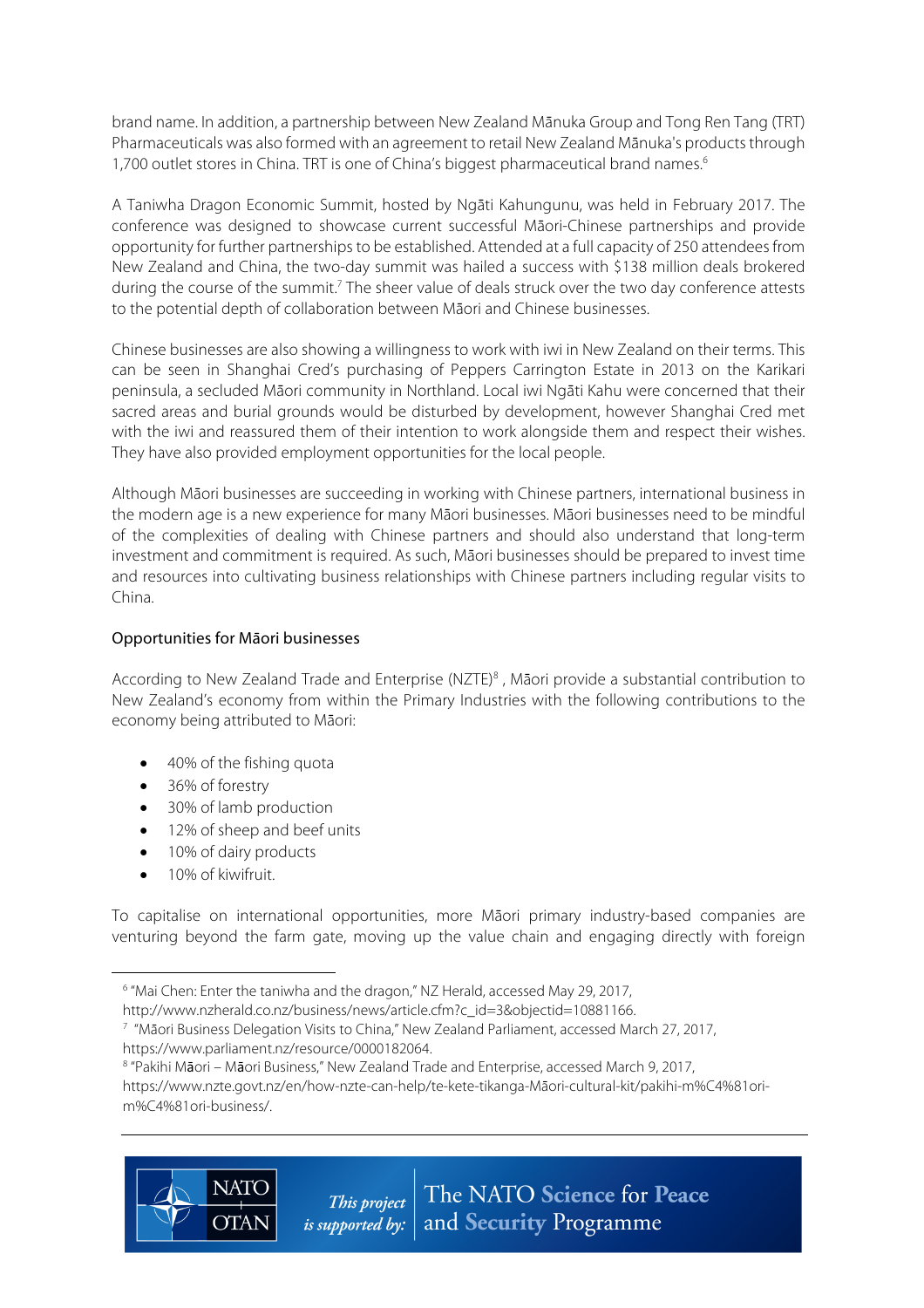consumers. Because Chinese consumers are demanding safe and healthy food sources, there is an opportunity here for Māori primary-based businesses to build a value proposition around the integrity of their supply chain from pasture to plate.

There are also significant opportunities for Māori in the tourism sector. Māori tourism adds a valuable element to New Zealand's tourist experience and can enhance visitors' interaction with the tangata whenua and the land. Chinese visitor numbers grew by more than 100% from 150,000 in 2013 to just over 300,000 in 2017, due in part to increased China-direct flight capacity.<sup>9</sup> This suggests that New Zealand has a strong tourism brand within the Chinese market and provides opportunitiesfor the Māori niche tourism sector by developing China-specific marketing strategies to attract a greater share of the Chinese tourist revenue share.

## Why does this matter to New Zealand?

The government is placing emphasis on enabling and empowering New Zealand businesses to take advantage of the FTA with China. Strengthening the Māori-China business and trade relationship will contribute to achieving the government's target of increasing the value of NZ-China bilateral trade to NZ\$30 billion by 2020.<sup>10</sup> In addition, the Māori culture clearly offers a point of difference that can help promote New Zealand businesses in China.

## What should New Zealand do?

It is recommended that:

- the government continue to support ministerial-led Māori trade missions to China as leverage for Māori businesses entering China;
- the government work with Māori to ensure the Māori culture is protected as a taonga and used appropriately;
- NZTE and TPK encourage more Māori to become skilled in the Mandarin language, Chinese culture and business acumen;
- the Ministry for Primary Industries and TPK assist Māori primary-based businesses to develop their supply chain value proposition tailored to Chinese consumers;
- Tourism New Zealand and TPK work with Māori tourism companies to develop China-specific marketing strategies and put in place mechanisms that attract a greater number of Chinese tourists; and
- MFAT and NZTE invest in more in-depth Te Reo Māori and tikanga Māori skills development for diplomats and trade representatives.

<sup>&</sup>lt;sup>10</sup> "Joint Statement between New Zealand and the People's Republic of China on the Establishment of a Comprehensive Strategic Partnership," New Zealand Government official website, accessed May 27, 2017, https://www.beehive.govt.nz/release/joint-statement-between-new-zealand-and-people%E2%80%99srepublic-china-establishment-comprehensive-



 $\overline{a}$ 

<sup>9</sup> "China," Tourism New Zealand, accessed March 18, 2017, http://www.tourismnewzealand.com/marketsstats/markets/china/.